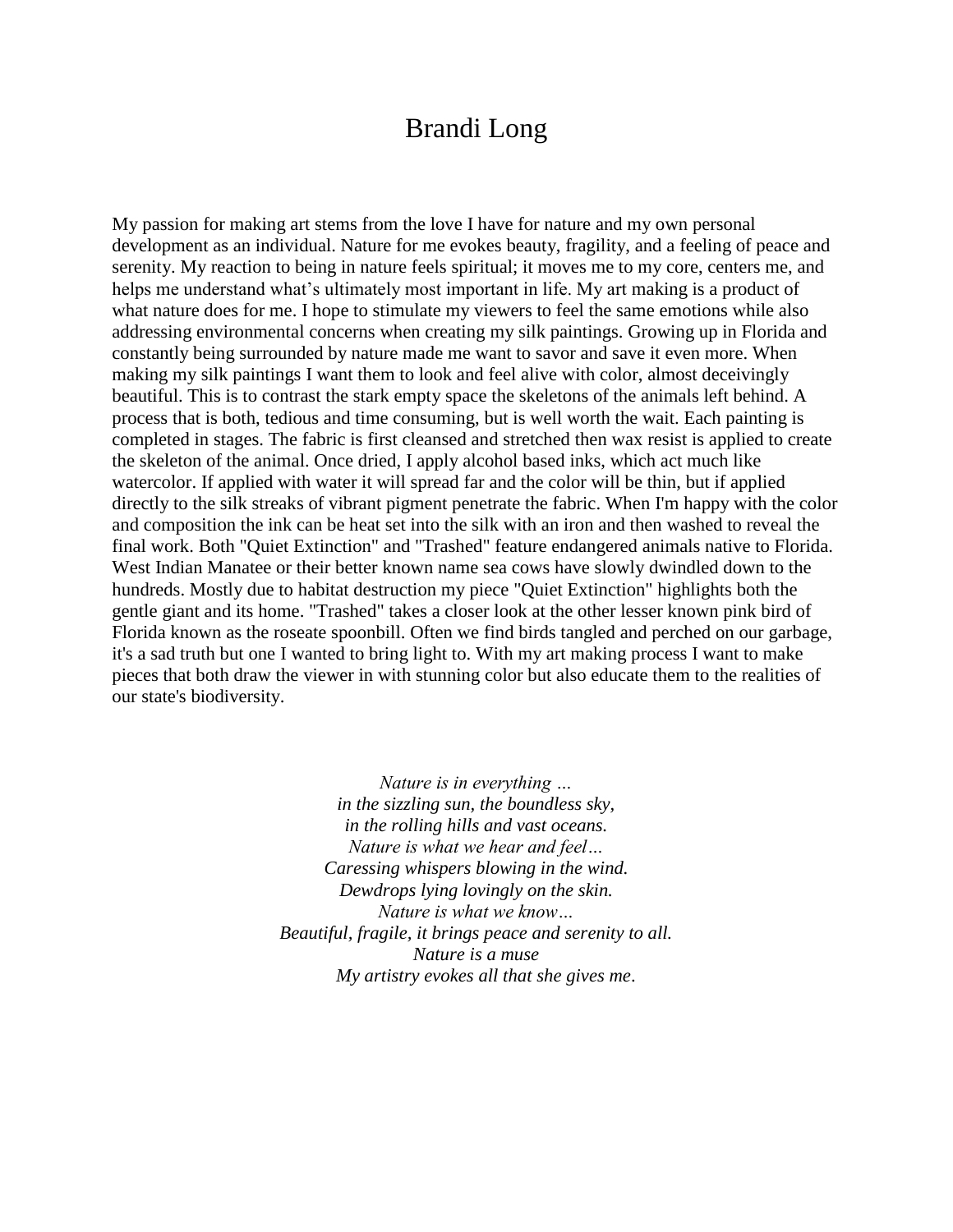

**Quiet Extinction, 2019 Silk Painting 34 x 24 in \$1,500**